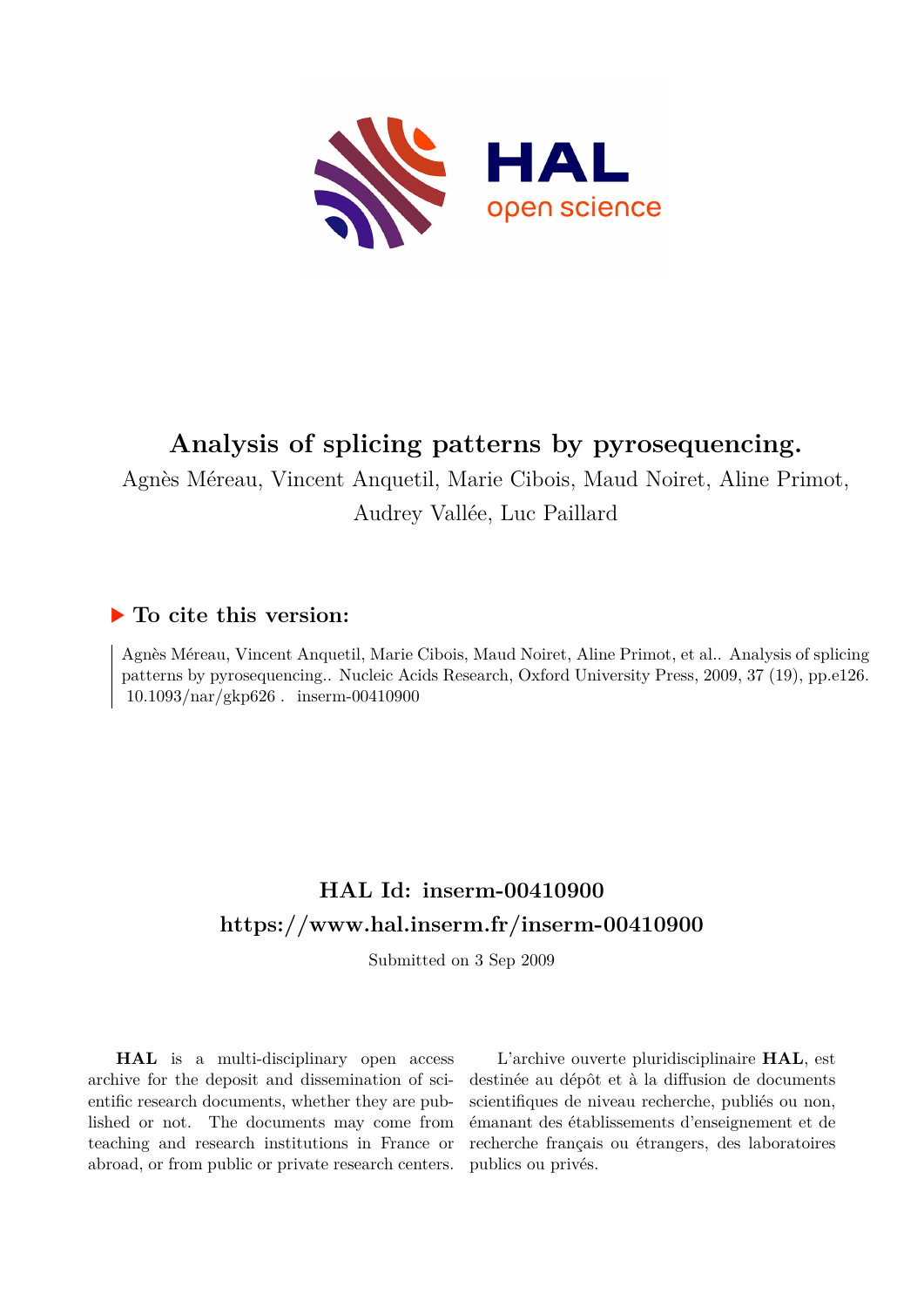Nucleic Acids Research, 2009, 1–9 doi:10.1093/nar/gkp626

# Analysis of splicing patterns by pyrosequencing

Agnès Méreau<sup>1,2,3</sup>, Vincent Anquetil<sup>1,2,3</sup>, Marie Cibois<sup>1,2,3</sup>, Maud Noiret<sup>1,2,3</sup>, Aline Primot<sup>1,3,4</sup>, Audrey Vallée<sup>1,3,4</sup> and Luc Paillard<sup>1,2,3,\*</sup>

<sup>1</sup>Institut de Génétique et Développement de Rennes, Université de Rennes 1, IFR 140, <sup>2</sup>CNRS, UMR6061, équipe Expression Génétique et Développement, <sup>3</sup>Université Européenne de Bretagne and <sup>4</sup>CNRS, UMR6061, équipe Régulation Transcriptionnelle et Oncogenèse, F-35000 Rennes, France

Received June 11, 2009; Revised July 12, 2009; Accepted July 13, 2009

#### ABSTRACT

Several different mRNAs can be produced from a given pre-mRNA by regulated alternative splicing, or as the result of deregulations that may lead to pathological states. Analysing splicing patterns is therefore of importance to describe and understand developmental programs, cellular responses to internal or external cues, or human diseases. We describe here a method, Pyrosequencing Analysis of Splicing Patterns (PASP), that combines RT–PCR and pyrosequencing of PCR products. We demonstrated that: (i) Ratios of two pure RNAs mixed in various proportions were accurately measured by PASP; (ii) PASP can be adapted to virtually any splicing event, including mutually exclusive exons, complex patterns of exon skipping or inclusion, and alternative 3' terminal exons; (iii) In extracts from different organs, the proportions of RNA isoforms measured by PASP reflected those measured by other methods. The PASP method is therefore reliable for analysing splicing patterns. All steps are done in 96-wells microplates, without gel electrophoresis, opening the way to high-throughput comparisons of RNA from several sources.

#### **INTRODUCTION**

Gene expression in eukaryotes consists of several coupled steps that take place in the nucleus and the cytoplasm. The nucleus is the place where pre-mRNA are transcribed from DNA matrices and matured to mRNA. Maturation consists of  $5'$  end capping,  $3'$  end cleavage and polyadenylation and removal of internal introns associated with exons splicing. Furthermore, different mRNAs can be obtained from the same pre-mRNA due to a process referred to as alternative splicing. In extreme cases, such as Drosophila Dscam, several thousands of different mRNAs may be generated from a given pre-mRNA (1). The term alternative splicing encompasses mutually exclusive

exons (where splicing leads to the inclusion of either of two exons), exon skipping, intron retention, alternative 5' or 3' splice sites (leading to retention of all or only part of an exon or an intron), or alternative initial or terminal exons (2).

Alternative splicing is responsible for a considerable variety of mature, cytoplasmic mRNAs, greatly expanding the proteome. It is generally regulated in a cell or tissuespecific manner, often during developmental programmes. In addition to regulated alternative splicing, defects in constitutive splicing may also generate some diversity in mature mRNAs. These splicing defects may lead to deleterious effects. It is estimated that a large part (up to 50%) of the mutations causing human diseases alter mRNA splicing  $(3)$ .

These observations highlight the need for methods to analyse mRNA-splicing patterns. A number of methods have been published, and all of them have advantages and limitations. Here, we sought to test if a quantification of alternative mRNA isoforms can be achieved by pyrosequencing. In contrast to dideoxynucleotide-based methods for DNA sequencing, pyrosequencing is a quantitative method, in as much as the heights of the peaks generated from pyrosequencing a mixture of several DNAs are strictly proportional to the molar ratios of these DNAs (4). These properties were used to develop quantitative analyses on DNA, such as characterization of methylation patterns (5,6) and determination of Single Nucleotide Polymorphism (SNP) allele frequencies in a population (7,8). Pyrosequencing also allowed measurements of mRNA ratios after reverse-transcription, for instance to demonstrate allele-specific transcript expression of imprinted genes (9,10) or to compare gene expression levels from different sources following sequence-tagged RT-PCR (11).

Pyrosequencing was used in a limited number of cases to analyse splicing patterns. Exon 3 of human stimulatory G protein Gas can be spliced or skipped. Furthermore, there exists an alternative  $3'$  splice site in intron 3, leading to shortening of exon 4 by 3 nt. Consequently, two alternative  $5'$  ends of exon 4 can be spliced to either exon 2 or exon 3, generating four splice isoforms. Frey et al.

\*To whom correspondence should be addressed. Tel: +33 223 23 44 73; Fax: +33 223 23 44 78; Email: luc.paillard@univ-rennes1.fr

© 2009 The Author(s)

This is an Open Access article distributed under the terms of the Creative Commons Attribution Non-Commercial License (http://creativecommons.org/licenses/  $b$ y-nc/2.0/uk/) which permits unrestricted non-commercial use, distribution, and reproduction in any medium, provided the original work is properly cited.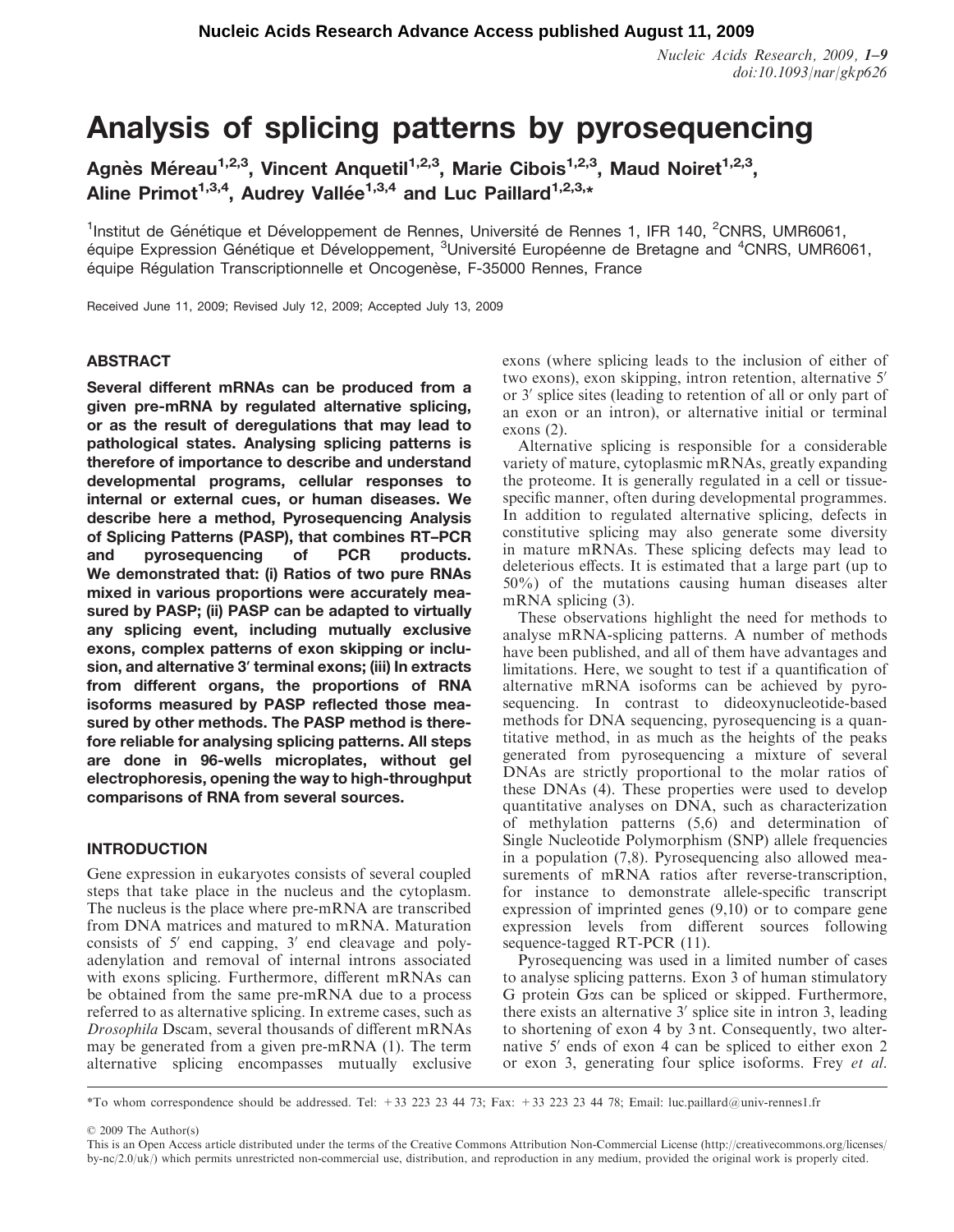quantified these isoforms in human tissues by pyrosequencing (12). Also in several tissues, Szafranski et al. measured the frequencies of alternative 3' splice sites usage by pyrosequencing (13). However, these two articles did not examine other types of splicing events, like mutually exclusive exons, alternative terminal exons or consecutive alternative exons potentially leading to complex patterns. We develop here a RT–PCRpyrosequencing based method that we termed Pyrosequencing Analysis of Splicing Patterns (PASP). PASP is applicable to analysing virtually any splicing pattern. Furthermore, the majority of the steps can be automated, allowing several hundreds of splicing events to be analysed within a limited time scale and in cost-effective conditions.

#### MATERIALS AND METHODS

#### General biological and biochemical methods

Anatomical pieces from euthanized mice or Xenopus were harvested in liquid nitrogen. Total RNA was extracted using Tri-Reagent (Euromedex). Animals were treated following European rules for animal welfare. Xenopus embryos were obtained by in vitro fertilization following standard procedures.

Pure RNA containing either the 6A or the 6B exon of the Xenopus  $\alpha$ -tropomyosin gene were obtained by in vitro transcription (Promega) from the XTM a24 and XTMO54 plasmids (14) and mixed in various proportions. Pure RNA or RNA extracted from animal organs or embryos were reverse-transcribed using random primers (except 3'RACE), 0.5 mM dNTP and Superscript II Reverse Transcriptase (Invitrogen) following standard procedures. For 3'RACE, reverse transcriptions were made with using an anchored oligo(dT) primer (GGCCAGGGTTTTCCC AGTCACGACT<sub>16</sub>V,  $V = A$ , C or G) as described (15).

For radioactive analysis of splicing patterns, the  $\alpha$ tropomyosin forward primer (sequence CAGAGGAAC GTGCTGAACTTT) was radiolabelled using T4 polynucleotide kinase (Promega) and  $\gamma^{32}P-ATP$ . cDNAs were amplified using that radiolabelled forward primer and a reverse primer (sequence ATTTGTCCTCCTTCT GGGAGTA) with the following program:  $90 s$  at  $94^{\circ}$ C, then (1 min at 94 $^{\circ}$ C, 30s at 58 $^{\circ}$ C, 30s at 72 $^{\circ}$ C) for 30 cycles. The resulting PCR mixtures were divided into three parts, one of which was directly electrophorized on 12% polyacrylamide gels, and the two other parts were digested with BstNI or AvaII before electrophoresis. Dried gels were submitted to STORM Phosphorimager (Molecular Dynamics) analysis and quantified with the Imagequant software.

#### Pyrosequencing

PCR and sequencing primers were designed using the PSQ assay design software and purchased from Sigma Proligo or Eurogentec. The PCR conditions were the same as above except for the number of cycles. The sequences of PCR and sequencing primers are given in Table 1. Pyrosequencing was done following the instructions of the manufacturer of the pyrosequencing device (Biotage). Briefly, the resulting amplimeres were bound

| mRNA                          | PCR primers                                                | Sequencing primer     | Sequences of each isoform Nucleotide                                           | dispensation order | Formulae                                                                                                    |
|-------------------------------|------------------------------------------------------------|-----------------------|--------------------------------------------------------------------------------|--------------------|-------------------------------------------------------------------------------------------------------------|
| $\alpha$ -tropo, 6A/6B        | D-fwd CAGAGGEGCTGAACTET<br><b>KACCOOPOLOLOLOLOLOLANIA</b>  | S TOCTOGGGGUENT       | 6A: CTCTTCTG<br>6B: CTCTGCC                                                    | ACTOPOTOG          | $(6A)$ 8=100 $\times$ G9/ (G7 + G9)<br>$(6B)$ $8 = 100 \times G7 / G7 + G9$                                 |
| terminal exons<br>$x$ -tropo, | D-rev CGCCAGETERIOGOCOCO < P-r<br>URULUULUURURREULUUUR DAL | S1 GTCCATGATGATHROA   | O5:AGAGAAA<br>9A:AGATGA                                                        | CAGAGTGA           | $(05)$ 8 = 100 $\times$ G5/ (G5 + G7)<br>$9A$ ) $8 = 100 \times G7 / (GS + G7)$                             |
|                               |                                                            | S2 CTCAATGACATGACTE   | <b>9B: AATATAAAATG</b><br>9' : AATGTAAATTC                                     | GATGATATC          | $(010 + 50)(210)$ / $(015)(10)$<br>$(610 + 50)(10)$ / 50 × 00 = \$                                          |
| Pnnt2                         | D-TORCOROOROOF PP-TOR-<br>FWD GGAGGCCGAGGAGU TAT           | URRUURUURUURHURUU TA  | AGUNUGUGUGUGUGU UNUUGUGUGUGUG : 6 PIR 7<br>ref: AGGAAGAGCAAG<br>5: AGGAAGGAAGA |                    | $(513 + 215) + 65)$ / $(215)$ / $(215)$ / $(6 + 5)$<br>$5$ ) $8 = 100 \times G$ ) $\times G$ 12 + 212 + 314 |
|                               |                                                            | S2 AACAAGAACACACKA S2 | 9 : GAAGAGAAD .<br>4: GAAGAGCAAGA                                              | TGAGAGCAGAC        | $9)$ 8=100 $\times$ C11/(C7 + C11)<br>$(4)$ $8 = 100 \times C7 / (C7 + C11)$                                |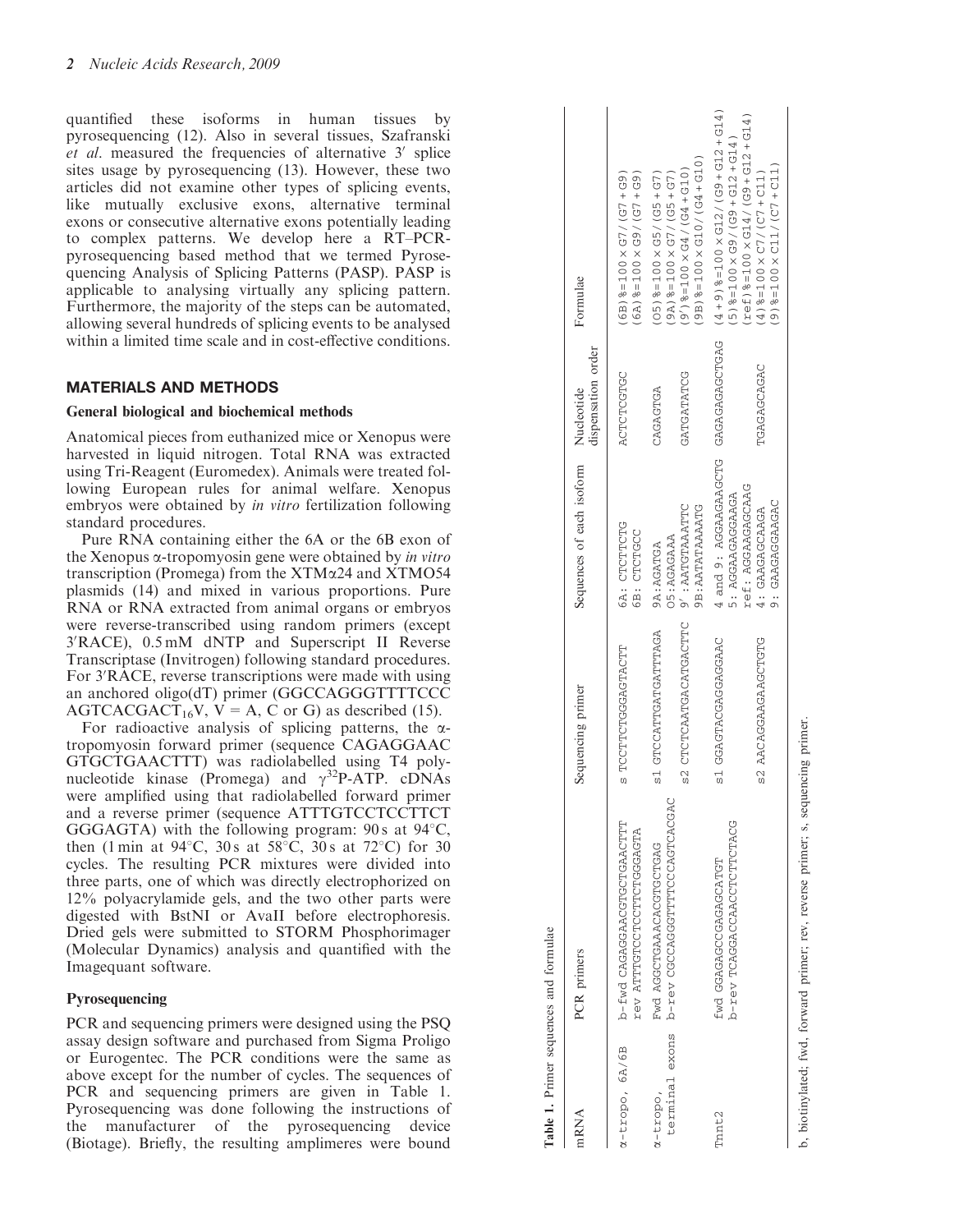to agarose–streptavidin beads (GE Healthcare) for 15 min under continuous agitation. Beads were loaded on the Biotage Workstation under vacuum for successive treatments with 70% ethanol, alkaline denaturation buffer and neutralization buffer. Finally, beads were resuspended in the pyrosequencing plate in wells containing  $0.4 \mu M$  of sequencing primer and heatdenatured (2 min,  $85^{\circ}$ C). The content of the plate was pyrosequenced on a Biotage PSQ 96 MA device and analysed using the Pyromark software. The nucleotide dispensation order and the formulae used to calculate the percentages of the different isoforms are given in Table 1.

#### RESULTS

#### Principe of analysis of splicing pattern by pyrosequencing

The flow chart of the PASP method is shown in Figure 1. Total RNA is extracted and reverse-transcribed following standard procedures. The cDNAs are PCR-amplified using primers complementary to conserved regions flanking the alternative-splicing event to be analysed



pyrograms using SNP-dedicated softwares

Figure 1. Flow-chart of the PASP method. See text for details.

(indicated by alternative-splicing event 1 or 2 on Figure 1). This results in a mixture of DNAs whose relative proportions are related to those of the initial mRNA pool. These proportions can be measured by pyrosequencing as would be done in a SNP analysis by determining, for a population of molecules, the relative proportions of each nucleotide at a given genomic position. Briefly, correct amplification can be checked by native electrophoresis (but this is not always necessary, see below). Next, PCR products are bound to streptavidin beads via the biotin moiety that is present at the 5<sup>'</sup> end of one of the PCR primers. Bound PCR products are denatured by alkaline treatment. A sequencing primer is then annealed to the resulting single-stranded DNA fragment bound to the beads. This primer must be designed to hybridize to a region that is conserved between all the PCR products, but should be adjacent  $(1-3 \text{ nt})$  to the alternative region. Finally, pyrosequencing is done using a nucleotide dispensation order permitting calculations of the relative proportions of the alternative PCR products (see examples below), using software dedicated to SNP analyses. Importantly, most of the PASP steps can be automated, greatly increasing throughput.

#### Mutually exclusive exons

We decided to use the Xenopus  $\alpha$ -tropomyosin mRNA to provide a proof-of-principle of the method. Both exons 5 and 7 are constitutive, and two mutually exclusive exons 6 (6A and 6B) contain the same number of nucleotides despite different sequences (Figure 2A) (14). A method to determine the relative proportions of these two exons within a population of mRNA is to run a PCR using primers hybridizing in the exons 5 and 7, one of which is radiolabelled, then to separate the PCR products by electrophoresis and to analyse them by autoradiography. One such analysis is shown in Figure 2A, upper panel. RNAs were obtained by in vitro transcription from a-tropomyosin templates containing either the 6A or the 6B exon. These RNAs were mixed in various proportions. After reverse transcription, they were PCR-amplified using a forward  $^{32}P$ -labelled reverse primer. Due to the fact that exons 6A and 6B have the same size, this yielded a unique, 133-bp long, PCR product, irrespective of the proportions of exons 6A and 6B (Figure 2B, upper panel). To discriminate between the two PCR products, restriction with AvaII or BstNI was used. The BstNI site is only present in the 6B exon whereas the AvaII site is only present in the 6A exon. Hence the proportions of BstNIrestricted PCR product reflect those containing exon 6B (middle panel) and the proportions of AvaII-restricted PCR product reflect those containing exon 6A (lower panel). The ratios of exons 6A to 6B in the populations, calculated from the proportions of the differentially restricted cDNAs, were in close agreement with the expected ratios (Figure 2C). Very similar results were obtained when 10 times or 100 times more RNA were used as RT–PCR matrices (data not shown).

For the PASP method, cDNAs were PCR-amplified using a biotinylated forward primer complementary to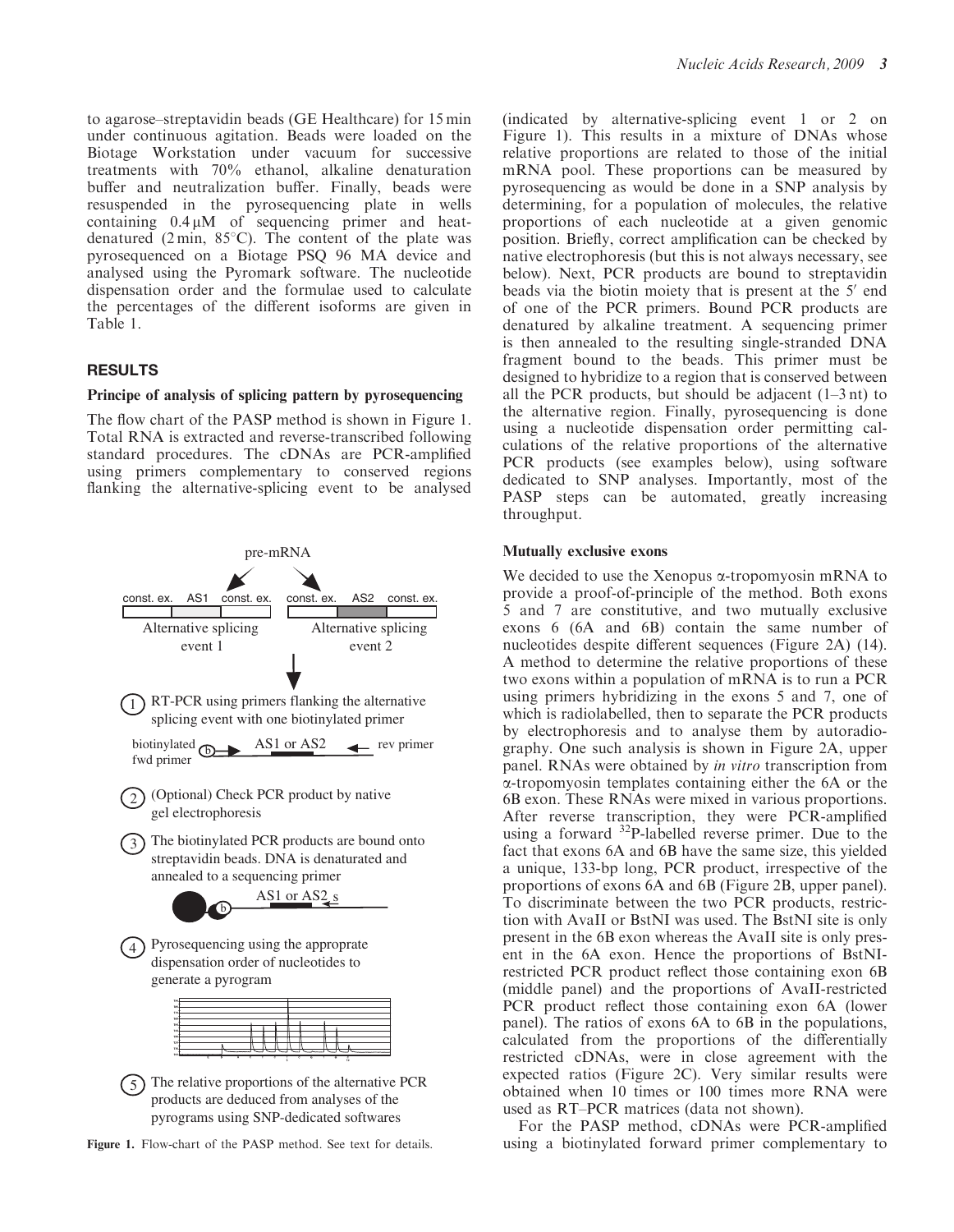

Figure 2. Comparison of radioactive and PASP methods to analyse splicing patterns of two mutually exclusive exons. (A) Schematic of Xenopus a-tropomyosin pre-mRNA and the two alternative mature isoforms (6A and 6B). Exons are represented by boxes and introns by lines. (B) RNAs containing either the exon 6A or the exon 6B of Xenopus  $\alpha$ -tropomyosin were obtained by *in vitro* transcription and mixed in the indicated proportions (6B%). In all mixes, the total amount of RNA was 1 ng. RNAs were reverse-transcribed using random primers and PCR-amplified using a radiolabelled (as indicated by the star) forward primer complementary to exon 5 and a reverse primer complementary to exon 7. One-third of the PCR products was electrophoresed in a native acrylamide gel (upper panel), and the other two-thirds were digested by either BstNI or AvaII before electrophoresis (middle and lower panels, respectively). On the sides of the gels are indicated the positions of the restriction sites BstNI (B, in exon 6B) and AvaII (A, in exon 6A) as well as the sizes of the radiolabelled restriction fragments. (C) The percentages of exon 6B calculated from the proportion of DNA left intact after AvaII restriction (upper panel) or cut by BstNI (lower panel) were plotted versus the proportion of exon 6B in the initial RNA mixture. (D) Positions of the biotinylated forward (fwd), reverse (rev) and sequencing (s) primers used for PASP of a-tropomyosin. Exons 6A and 6B are in light and dark grey, respectively. Inverse complementary of the sequencing primer is underlined (note that  $5'-3'$  orientation is from right to left). Boxed CTC is a trinucleotide that is present in both 6A and 6B PCR products and is immediately downstream of the sequencing primer. Three representative pyrograms corresponding to the indicated proportions of 6A and 6B RNA are shown with the nucleotide (Nt) dispensation order. E and S stand for enzyme and substrate, respectively. (E) One nanogram of total RNA containing various proportions of 6A and 6B isoforms was reverse transcribed, PCR amplified for 35 cycles, and submitted to PASP analysis. The proportions of exon 6B calculated from the ratios of peak heights in pyrograms  $[100 \times G7/(G7 + G9)]$  were plotted versus the proportions of exon 6B in the initial RNA mixture.

exon 5 and a reverse primer complementary to exon 7 (Figure 2D). The PCR products were pyrosequenced using an antisense sequencing primer (s) complementary to the 5<sup> $\prime$ </sup> end of exon 7 (just 3 $\prime$  of the 6A or 6B exon). With this primer, the beginning of the sequence read from a 6A matrix would be CTCTTCTGA, whereas that from a 6B matrix would be CTCTGCCTG. The dispensation order

and typical pyrograms, corresponding to different percentages of exon 6B, are shown in Figure 2D. The first dispensed nucleotide (A1) is present in neither of the two sequences, and was used to estimate the background signal. The following three nucleotides (C2, T3 and C4) are present in both isoforms. As expected, they were detected at similar levels irrespective of the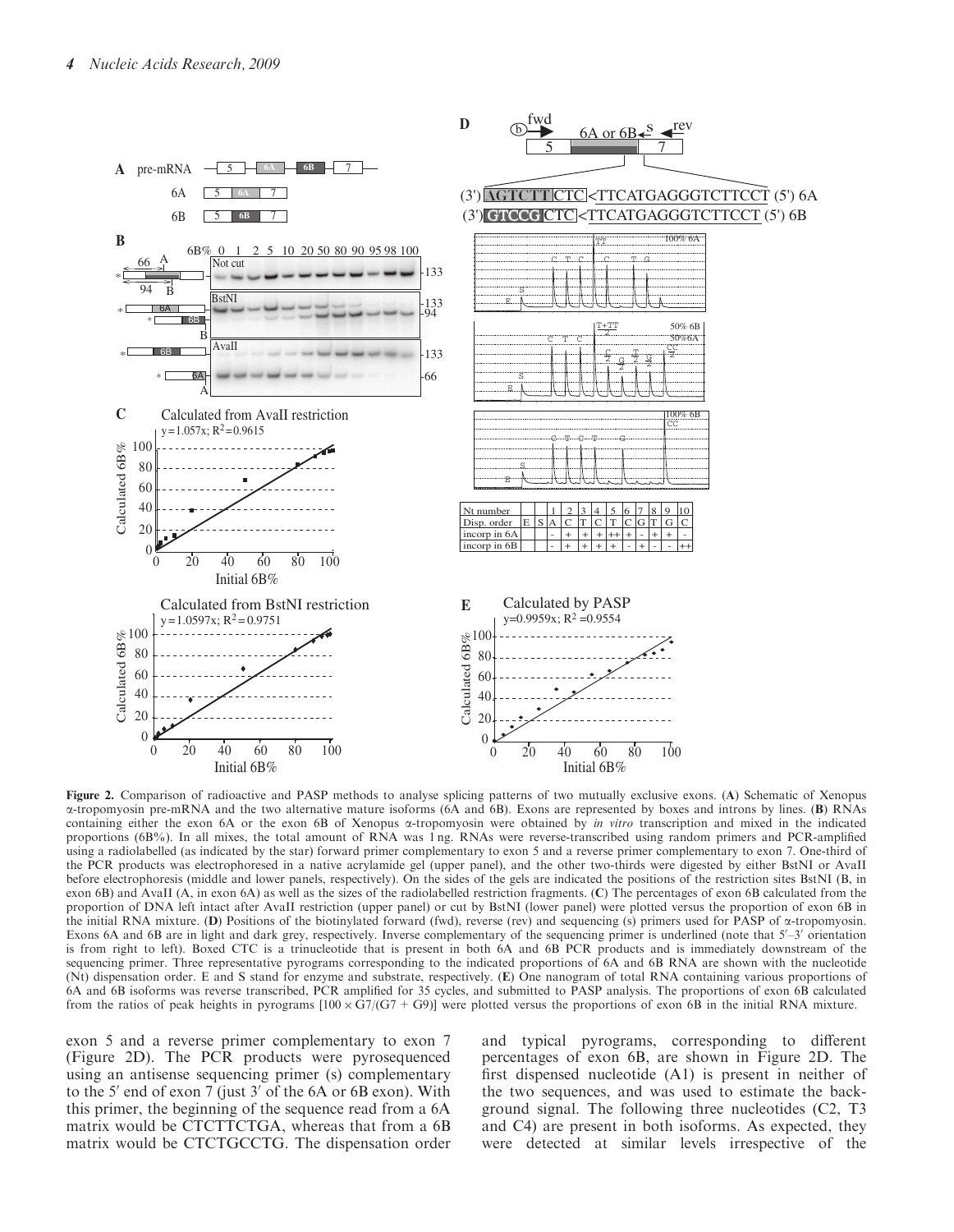percentage of 6B. Nucleotides 5–10 discriminate between the two isoforms (Figure 2D).

Peak heights of the pyrograms, as provided by the Pyromark software, were used to calculate the percentages of 6B mRNA. The yields of the different nucleotides were not exactly the same. For example, in Figure 2D, the peak for T3 is slightly smaller than the peaks for C2 and C4, although these three peaks correspond to constitutive nucleotides and should be similarly incorporated. Since these differences might introduce a bias if different nucleotides were used to calculate isoforms ratios, we used the same nucleotide that is present in both isoforms at different positions for the calculations. G7 and G9 correspond to the 6B and 6A isoforms respectively (Figure 2D), hence the percentage of 6B equals to  $100 \times$  $G7/(G7 + G9)$ . Figure 2E demonstrates a close agreement between the percentage of 6B calculated by this method and the percentage of 6B in the initial RNA mixture. Furthermore, the PASP results from 30 or 35 PCR cycles were indistinguishable, as well as the results obtained from various initial amounts of mixed mRNAs (data not shown), showing that the PASP method is largely insensitive to variations in these reaction conditions. Comparison of Figures 2C and 2E indicates that the radioactive and PASP methods are equally precise in quantifying the proportions of mutually exclusive exons in a population.

In order to reduce the time of the PASP analysis, we evaluated whether checking the PCR amplification by gel electrophoresis was mandatory. We observed that inefficient PCR amplifications, resulting in too low an amount of product to be sequenced, yielded low-quality pyrograms, and incorrect estimations of the 6B percentage (data not shown). To eliminate the electrophoresis step, we therefore developed quality controls of the pyrograms so as to be able to discard potentially non-reliable results due to bad amplifications. We examined the predictive values for reliable results of two putative quality controls (QC). As a first quality control (QC1), we examined the height of the first constitutive nucleotide (C2), reasoning that a high peak value should reveal a large amount of amplified DNA. Quality control 2 (QC2) was calculated as the ratio between C2 and A1 (respectively, first constitutive nucleotide and nucleotide absent from the two isoforms). This ratio was expected to correspond to a signal/noise ratio; hence it should be as high as possible. To determine the values of QC1 and QC2 relative to the quality of PCR amplification, PCR were performed on mixtures of 6A and 6B RNA either with (Figure 3, lanes  $1-3$ , 5–7 and  $9-11$ ) or without (lanes 4, 8 and 12) previous reverse-transcription. As expected, correct PCR products were present only in the presence of reverse-transcriptase (Figure 3). When PCR products were present, the values for QC1 (strength of signal), were above 40, and the values for QC2 (signal/background) were above or close to 100. In contrast, when amplification failed, QC1 values were less than 1, and QC2 values were no more than 14. Several experiments correlated correct amplifications (as tested by gel electrophoresis) with high QC1 and QC2 values (data not shown). We found that values higher than 40 and 80 for QC1 and QC2, respectively, accurately reflected



Figure 3. Quality controls of PASP. RNAs containing exons 6A or 6B were mixed in the indicated proportions (6B%) to a total amount of 1, 10 and 100 ng and reverse-transcribed, except for lanes 4, 8 and 12 where the reverse transcriptase was omitted. The resulting cDNAs were PCR-amplified for  $25$  cycles in a total volume of  $50 \mu$ l. Five microlitres of the PCR products were electrophorised on a native agarose gel in the presence of Syber-Green and the gel was photographed. The remaining PCR products were submitted to PASP with the same dispensation order as in Figure 2D. QCs 1 and 2 were calculated as described in text and the values are given below each lane.

correct amplifications and PASP. Hence, checking PCR by gel electrophoresis can be replaced by adequate QCs of PASP.

The above results were obtained from mixes of pure RNAs produced by in vitro transcription. It was important therefore to check that the PASP method also applies to complex RNA mixtures extracted from cells or tissues. It was shown previously that exon 6A is essentially retained in mRNA transcribed in oocytes, whereas exon 6B is essentially retained in embryonic somite (presumptive muscles) or adult skeletal and cardiac muscle (14). By PASP, oocytes and early embryos (Stage 8) were found mainly to express a 6A isoform, whereas adult heart, skeletal muscle or stomach, or whole late embryos (Stage 35) and dissected somites were found to express mainly a 6B isoform. An intermediate situation was found for oviducts that contain muscles but are frequently contaminated by oocytes (Figure 4, upper panel). These results were similar to those obtained by radioactive RT–PCR (Figure 4, lower panel) and to previous data (14).

#### Complex combination of exons skipping and inclusion

Mutually exclusive exons are only part of the alternativesplicing events that can occur on a pre-mRNA. One characteristic is that they may produce alternatively spliced products that have the same size (if the mutually exclusive exons have the same size, as for exons 6A and 6B of Xenopus  $\alpha$ -tropomyosin). In contrast, splicing products of different sizes are obtained from other alternativesplicing events [exon skipping, intron retention, alternative  $5'$  or  $3'$  sites (2)]. In addition, more than two isoforms can be produced by alternative splicing. We evaluated therefore whether the PASP method could apply to these complex-splicing events. We choosed murine Tnnt2 (troponin T type 2, also named cTNT for cardiac troponin T) as a model to test this issue. Two constitutive exons (3 and 6) flank two alternative exons (4 and 5). In muscular cells, each alternative exon can be either included or skipped, so that four isoforms of different sizes can be obtained from the same pre-mRNA (Figure 5A) (16).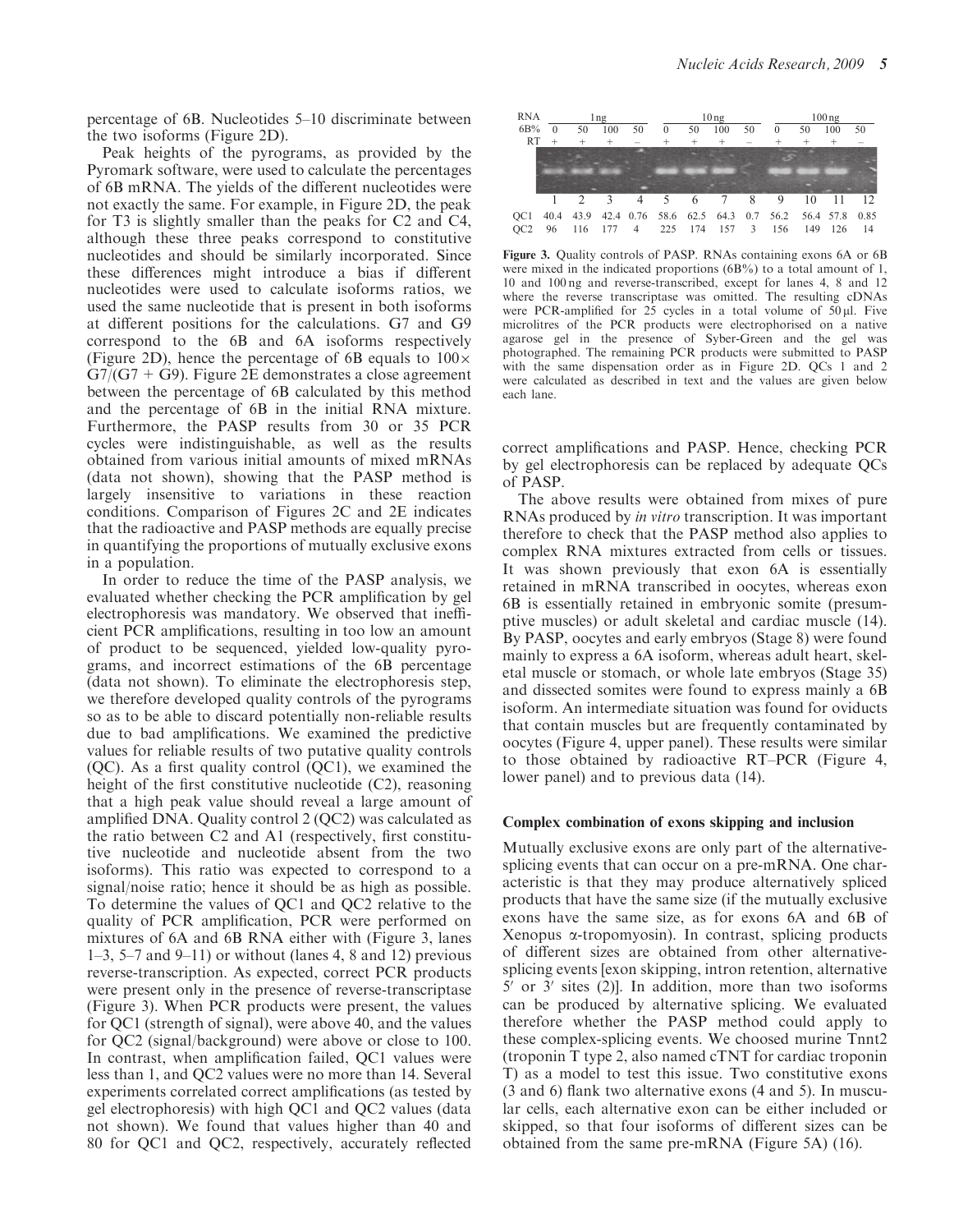

Figure 4. PASP of a-tropomyosin in Xenopus embryos and organs. RNAs were extracted from oocytes, stage 8 or 35 embryos, dissected embryonic somites or the indicated adult organs, and  $\alpha$ -tropomyosinsplicing patterns were analysed by PASP. The percentages of exon  $6B$  (mean  $\pm$  SD of six independent RNA preparations) are shown (upper panel). Adult heart, oviduct stomach, and oocyte RNA were also analysed by radioactive RT–PCR as in Figure 2B (lower panel). The percentages of 6B exon (restricted by BstNI) are indicated under the gel.

For PASP analysis, total RNA extracted from mouse heart or skeletal muscle was reverse-transcribed, PCRamplified using a biotinylated reverse primer, and pyrosequenced using two different sequencing primers (Figure 5A). Sequencing primer s1 hybridizes to exon 3. It allows sequencing of the exon spliced  $3'$  to exon 3 and discriminates between isoforms  $4 + 9$  (exon 4), 5 (exon 5) and ref (reference, exon 6). It does not discriminate between isoforms 4 and 9, which is achieved by sequencing primer s2. Organs from three different mice (adults or foetuses) were analysed. Results of pyrosequencing using primers s1 and s2 are shown in Figure 5B, left and middle panels, respectively. The percentages of each of the four isoforms were calculated from these series of data (right panel). The results obtained from the three different mice were very similar, and average values were calculated (Figure 5C). These results show that, whereas the splicing patterns in skeletal muscle and heart are similar, the percentages of alternative exons inclusion strongly decreased between embryos and adults. Inclusion of exon 5 decreased more than 3-fold (from 22.2 and 31.3% down to 5.3 and 9.1% in heart and muscle, respectively). A similar decrease in exon 5 inclusion has already been



Figure 5. PASP analysis of Tnnt2 splicing in mice. (A) Schematic drawing of mouse Tnnt2 pre-mRNA and of the alternative isoforms of Tnnt2 mRNA. The positions of the primers for pyrosequencing are shown. Primer s1 hybridizes in the constitutive exon 3 and sequences either exon 4 (isoforms 4 and 9), exon 5 (isoform 5) or constitutive exon 6 (isoform ref, reference). Primer s2 hybridizes in exon 4 and sequences either exon 5 or exon 6, hence it discriminates between isoforms 4 and 9. (B) PASP of Tnnt2 in the hearts or the skeletal muscles of three different adult or foetal mice using primer s1 or s2 as indicated (two left panels). The right panel  $(s1 + s2)$  combines the data shown in the two left panels to calculate the percentages of the four Tnnt2 isoforms. (C) Mean ± SD values were calculated from the above data. Inclusion of exon 4 corresponds to isoforms 4 and 9, and inclusion of exon 5 corresponds to isoforms 5 and 9.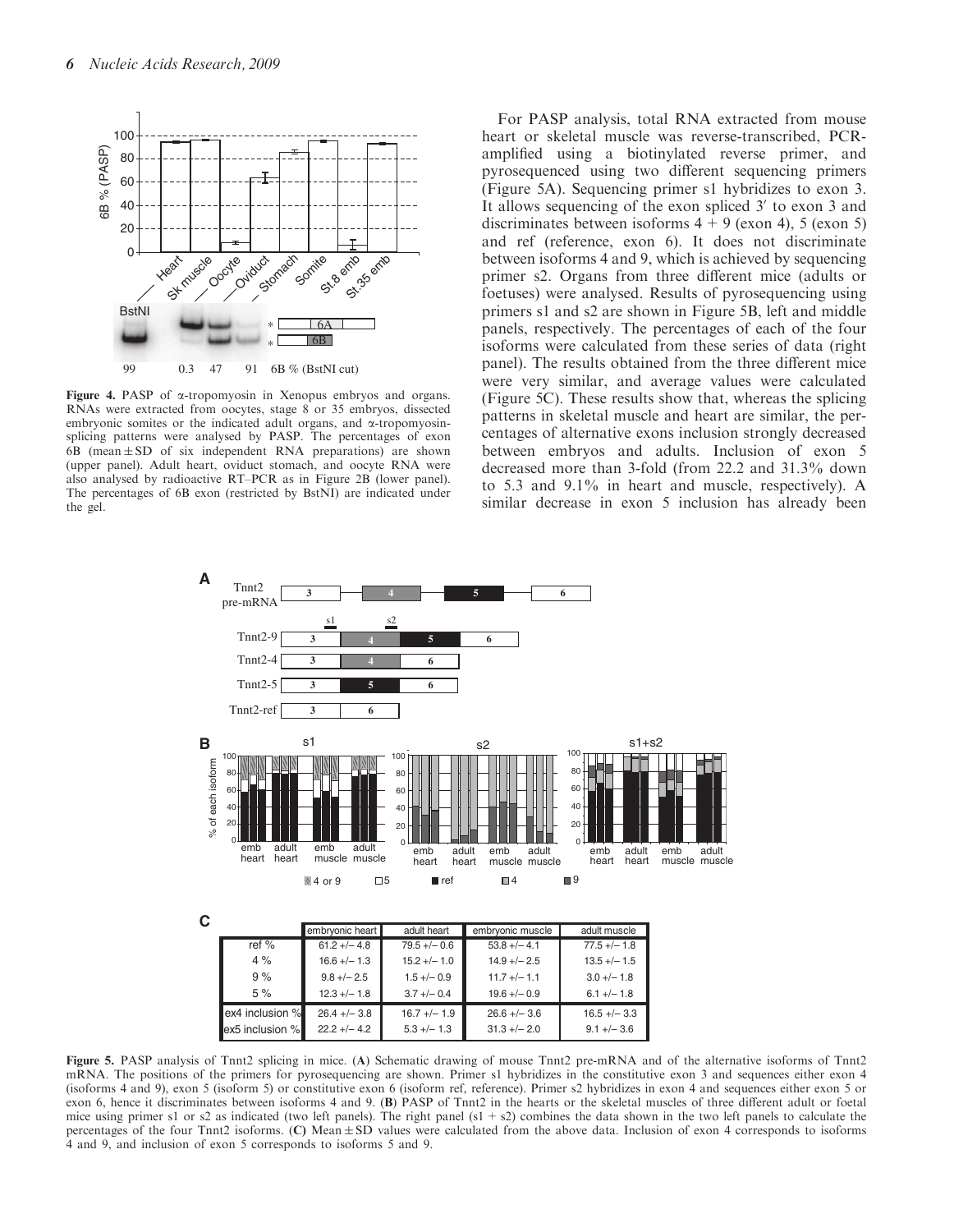

Figure 6. Combined PASP and 3'RACE to analyse splicing of alternative 3' terminal exons. (A) Schematic drawing of the 3' terminal part of Xenopus a-tropomyosin pre-mRNA. Constitutive exon 8 can be spliced to exon 9D to generate isoform O5. Alternatively, it can be spliced to exon 9A9'. Exon 9A9' can be used as the terminal exon (yielding isoform  $\alpha$ 7) or can be spliced to exon 9B via an alternative internal 5' splice site to create isoform  $\alpha$ 2. In 3'RACE-PASP, an anchored oligo(dT) primer is used for RT, and a biotinylated reverse oligonucleotide corresponding to the anchor is used for PCR together with a forward primer in constitutive exon 8. Sequencing primer s1 hybridizes within constitutive exon 8, to discriminate between exon 9D, isoform O5, and 9A, isoforms  $\alpha$ 2 plus  $\alpha$ 7. Sequencing primer s2 hybridizes within exon 9A, to discriminate between exon 9', isoform  $\alpha$ 7, and 9B, isoform  $\alpha$ 2. (B) 3'RACE-PASP of  $\alpha$ -tropomyosin in the indicated tissues. Shown are the results obtained using sequencing primers 1 and 2 (mean  $\pm$  SD of three different animals), and the results calculated from combining these two sequencings.

observed (16). Consequently, PASP analysis successfully reproduced results obtained with other methods.

#### Alternative 3' terminal exons

We next used PASP to analyse alternative  $3'$  terminal exons. In this case, there is no constitutive exon  $3'$  to the alternative-splicing event that can be targeted by a PCR primer. In 3<sup>'</sup>RACE, reverse transcription is made with an oligo( $dT$ ) primer containing an additional 5' extension ('anchor'). Next, a primer corresponding to the anchor is used together with a gene-specific primer for PCR (15). To test  $3'RACE-PASP$  on Xenopus  $\alpha$ -tropomyosin mRNA, we made RTs using RNAs from several different Xenopus tissues with an oligo(dT)-anchor, then a PCR with a biotinylated anchor and a forward primer specific for  $\alpha$ -tropomyosin exon 8 (Figure 6A).  $\alpha$ -Tropomyosin mRNA may have three different terminal exons as depicted in Figure 6A (17). We used two sequencing primers to discriminate between the three different isoforms. Primer s1 hybridizes in exon 8 and discriminates O5 versus  $\alpha$ 2 and  $\alpha$ 7, s2 hybridizes in exon 9A and discriminates  $\alpha$ 2 versus  $\alpha$ 7.

Results obtained with sequencing primer s1 are shown in Figure 6B, left panel. Striated muscles, as well as embryos and embryonic somites, mainly spliced exon  $9A9'$  to exon 8. In contrast, in stomach, isoform O5 was clearly predominant. Results of sequencing with primer s2 (Figure 6B, middle) showed a difference between adult organs that produced mainly  $\alpha$ 2, and embryonic organs that produced  $\alpha$ 7. Due to the small amount of exon 9A (binding site for primer s2) in stomach, the sequencing using primer s2 failed and it was not possible to

discriminate  $\alpha$ 2 from  $\alpha$ 7 isoforms in that organ. Combining the analyses with s1 and s2 (right panel) showed that the main isoforms were O5 in stomach,  $\alpha$ 2 in adult striated muscles and  $\alpha$ 7 in embryos, again consistent with previous results (17).

#### **DISCUSSION**

Several methods aimed at analysing splicing patterns have been published. Northern blotting may be considered if the isoforms to be discriminate have sufficiently different sizes to be resolved by electrophoresis. An advantage of northern blotting is that the RNA to be analysed are directly detected, avoiding amplification bias that may arise with PCR. However, this approach is virtually no longer used due to a very limited sensitivity (it requires ten to several tens ug of total RNA), and an incapacity to analyse splicing events that lead to isoforms of similar sizes. RNase protection assays (RPA) share with northern blotting the lack of requirement for amplification. The sensitivity of RPA is better than that of northern, although still low (it requires  $1-10 \mu$ g of total RNA), and RPA is able to analyse more subtle splicing patterns [for instance (18)]. However, the method is timeconsuming. Among non-automatable steps, it requires synthesis of labelled RNA probes, hybridization and RNase treatment, gel electrophoresis and drying, and quantification of radioactive signals by densitometry or from phosphorimager files. Furthermore, due to the extreme reactivity of RNase, this assay cannot be used to screen for splicing patterns in different samples with genetic variations including single nucleotide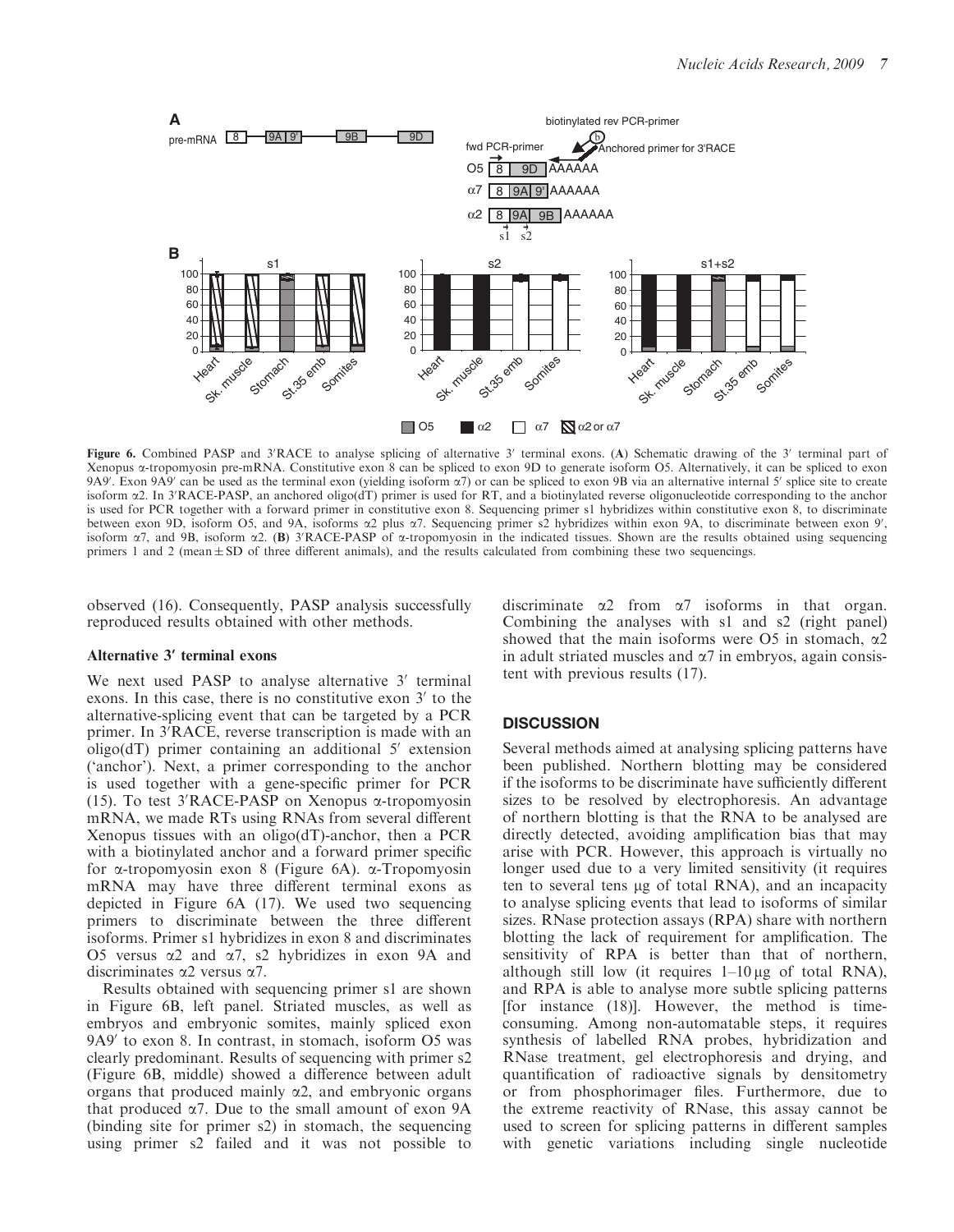polymorphism. Invader RNA assays rely on the detection of a cleaved DNA probe that occurs when hybridized to a complementary RNA. Consequently, using a set of DNA probe corresponding to the sequences of the different isoforms, it is possible to quantify these isoforms (19). However, this is not amenable to analyses of numerous splicing patterns.

The most widely used methods are real-time and endpoint RT–PCR. Real-time RT–PCR is nowadays the best method to quantify RNA levels, due to its unequalled sensitivity and the facility to simultaneously analyse several targets. However, in its simplest (and cheapest) design, that is with a fluorescent DNA intercalating dye, only one amplification product can be quantified with a given pair of primers. Consequently, to analyse alternativesplicing patterns, it is necessary to design several primer pairs, each of them being specific for one mRNA isoform (20,21). To accurately measure the isoform ratios, it is therefore necessary to use primer pairs with the same amplification efficiencies, which is often difficult to achieve. In contrast, in end-point PCR, it is generally possible to use only one pair of PCR primers to amplify all the isoforms, and to individually quantify the isoforms. For example, if one of the PCR primers is radiolabelled, the PCR products are easy to detect and quantify after electrophoresis by autoradiography or preferably phosphorimager analysis. On the basis of differential electrophoretic mobilities, it may be possible to directly discriminate between the PCR products derived from the differentially spliced mRNAs. This method can be used for the analysis of splicing of both endogenous mRNAs and recombinant RNAs transcribed from a minigene [e.g. see (18)].

PASP shares with RT–PCR the advantage of being very sensitive. Furthermore, since only one pair of primers is used to amplify all the isoforms, its efficiency does not need to be carefully controlled. Finally, several kinds of splicing event can be detected by radioactive RT–PCR or PASP: the presence of either of two sequences (mutually exclusive exons), the presence or the absence of one sequence (exon skipping, intron retention, alternative 5' or  $3'$  sites) or different  $3'$  mRNA extremities (alternative terminal exons). Pyrosequencing was previously used in a limited number of cases to analyse splicing patterns (12,13), but neither of these articles examined the capacity of RT–PCR-pyrosequencing to measure the ratios of isoforms that originate from this variety of splicing events. The possibility to use two sequencing primers to analyse complex-splicing patterns was also not investigated in these articles. However, PASP has several additional advantages over radioactive RT–PCR. First, no radioactive isotope is required. Second, it is much more rapid, since all steps are performed in 96-wells plates. Even gel electrophoresis is dispensable if the correct quality controls are used. Starting from cDNAs, the time required to generate a raw data file corresponding to one plate is about 4 h. Since three different devices are used (thermocycler, workstation for binding of amplimeres to streptavidin and treatments, pyrosequencer), it is possible to treat several plates within the same working day, allowing several hundreds of splicing events to be

analysed, or to fractionate the experiments into different days. A considerable increase in throughput is possible by automating all of these steps.

A challenger to PASP is non-radioactive RT–PCR followed by detection of the amplimeres by capillary electrophoresis. This technology was used at a mediumthroughput level to identify splicing signatures of ovarian cancer (22). However, as for radioactive RT–PCR, analysing splicing patterns by RT–PCR capillary electrophoresis requires that all the isoforms have different sizes, a requirement that does not hold for PASP. Furthermore, the isoforms are identified only by their electrophoretic mobilities in RT–PCR capillary electrophoresis, whereas they are identified by sequencing in PASP. This adds an additional level of specificity that is valuable if some aspecific PCR amplification occurred.

A high-throughput method to analyse splicing patterns is with splicing arrays. Initially, the oligonucleotides spotted on the chips were designed so as to hybridize to exon–exon junctions. Consequently, a positive signal was detected for a given spot only if the tested sample included mRNAs that were subject to the corresponding splicing event (23). The determination of probes was based on the characterization of gene exons from known mRNA. Hence, exon boundaries must be known initially and if a mRNA sequence has not been determined, exons will be missed. Furthermore, the differences in melting temperature between probes and the cross-hybridization that are likely to occur at junction probes have to be included in the analysis. Other array designs include the use of probes to target the internal part of constitutive and alternative exons (24–27). A very high-density human 'exon array' has been developed by Affymetrix and most global analyses rely on the estimation of the relative abundance of each exon (28). These chip-based technologies provide valuable information on the frequency of alternative-splicing event and exon usage in a quantitative manner and may also lead to the discovery of new splicing events. These approaches allow the simultaneous analysis of thousands of splicing events that may occur within a given mRNA population and that must subsequently be validated. An alternative to microarrays for genome-wide analyses of splicing patterns is deep-sequencing of mRNAs within a population (2,29).

However, due to the cost of either of these two methods, only a limited number of different RNA populations can be tested. In this respect, PASP is complementary to exonjunctions arrays or deep sequencing. These latter methods allow hundreds of thousands of splicing events to be simultaneously analysed in a RNA population, whereas PASP may compare the splicing patterns of several mRNAs from a large number of different origins. For example, with PASP one could compare several organs with different genetic backgrounds, make precise timecourse experiments, or rapidly screen for potentially abnormally spliced RNAs in human patients or model animals. PASP provides detailed knowledge about the abundance of individual alternative-splicing transcripts and the possibility to combine this technology with microarray analysis will be of great value in establishing variations in alternative-splicing among different individuals